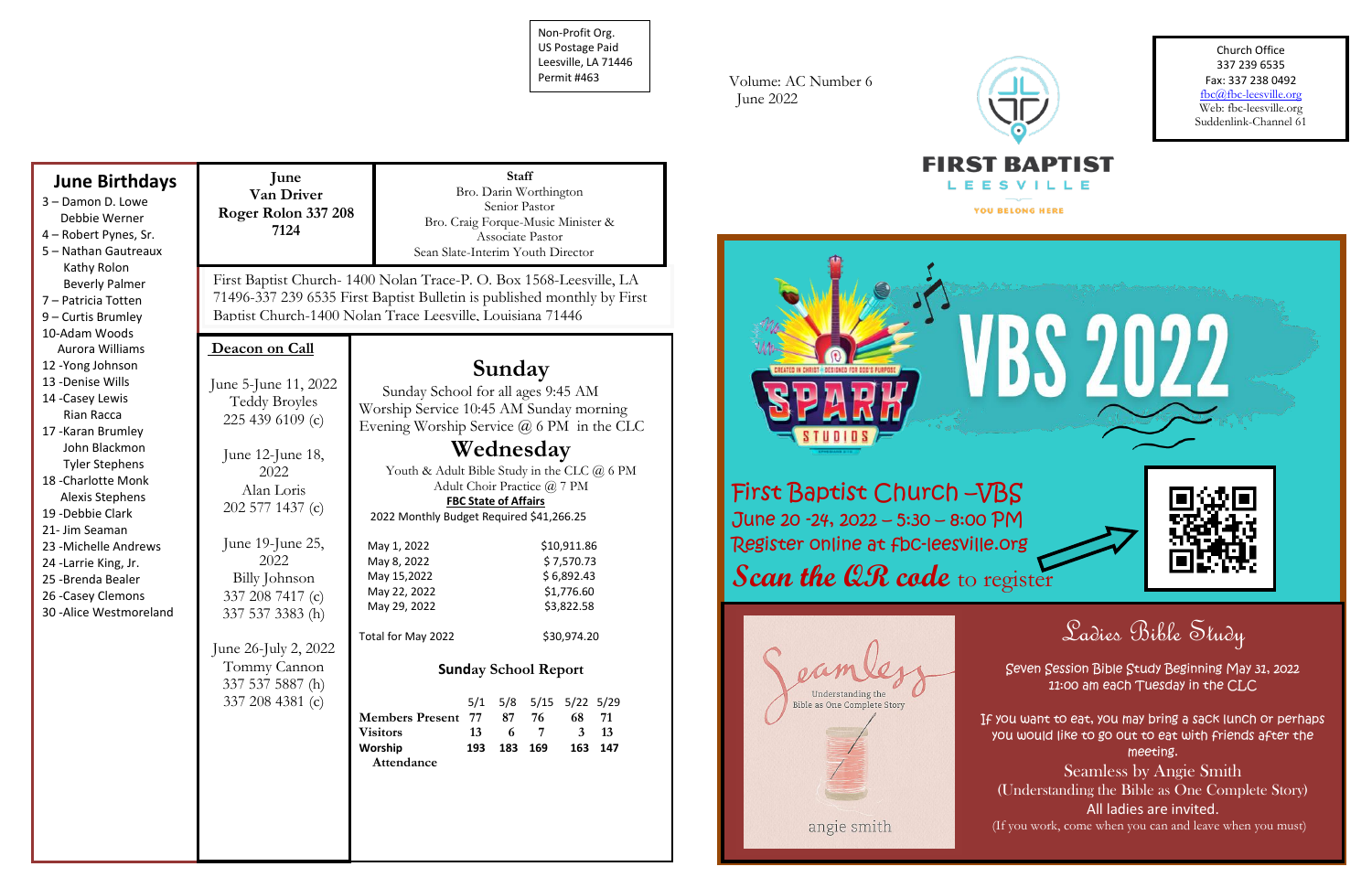Craig's Notes

Summer vacation is here and with it comes so many opportunities in the life of the church. Please join me in praying that the Lord will guide, direct, and use us all for His glory and the building of His kingdom.

This month of June is definitely ground zero for our summer ministry. On June 13-18, the youth will be attending Centrifuge at Union University in Jackson, Tennessee. (this is where Baylor Dillon is serving on staff). Then Vacation Bible School will be June 20-24. On June 26, we will be welcome Executive Director of the Louisiana Baptist Convention, Dr. Steve Horn, to preach in our morning services. Steve and I have been friends for over 20 years, before he ever added the "Dr" to his name, and I can guarantee you that he is for real. He is someone for whom I have respect and to whom I would listen, and I encourage you to come hear what the Lord has laid on his heart. I am praying that this "ground zero" of the month of June will turn into "shoutin' ground."

Homebound visitation will be a week earlier than normal in June, so we will be going to visit the homebound on June 2. Everyone is join us. We will meet in the CLC at 9 in the morning. invited to join us. We will meet in the CLC at 9 in the morning.

I want to take this opportunity to thank those who have helped in worship during the month of May. Thank you to our sound, television and projection crews. Thank you to our instrumentalists, Elizabeth Cyr and Sean Slate, for your excellence and faithfulness. Thank you to our Adult Choir, Men's Choir, and Children's Choir for leading in worship. Thank you to Grant Blackwell, Elizabeth Cyr, Leslie Moore, and Sean Slate as well as the Quarantine Quartet, composed of Elizabeth Cyr, Sean Slate, Jackie Simms and Brother Craig, and the Men's Trio, composed of Grant Blackwell, Jackie Simms, and Bro. Craig, and to the praise group composed of Amy Worthington, Sean Slate, Grant Blackwell and Leslie Moore for singing specials.

I also want to thank everyone who helped provide a duty-free lunch for the teachers of West Leesville Elementary as well as to thank everyone who helped with the sno-cones for the last Friday of school. May God use these efforts for His glory.

Some of the DMA plans are still being formulated but keep your eyes open to do a few activities in June. Possibilities include a trip to the produce stand in Coushatta and to "Little Big Cup" in Arnaudville.

I want to take this opportunity to wish condolences to Mr. Curtis Brumley and John and Karan Brumley and family in the homegoing of Mr. Curtis' son and John's brother, Curtis Brumley the II. Also, I want to offer Christian Sympathy to the family of Lavern Jackson, one of our long-time members. Finally, let me offer condolences to Christy and Time Tuck and family, Nancy and Terry Williams and family, Helen and Sandy Guynn and family, and Robbie Bailes and family in the home-going of a true Leesville celebrity, Bro. Dickie Bailes. To each of these families, you are precious to us and we hold you all in our hearts and prayers.

We would like to thank each and every one of you for your thoughts and concern during the past 2 months. The calls, messages, visits, meals and of course prayers have been so very much appreciated. Dickie Bailes was a special person to so many. He was a dad, a brother, an uncle and a true friend. Thank you for the love that you have shown to our family at this time. We love you all!!! Richard, Rebecca, Chisty and all of our families.

Finally, please remember to pray daily for Baylor Dillon and Joshua Forque who will both be serving in Centrifuge Camps this summer. Also, be praying daily for our youth as they go to Fuge and for our children as they attend VBS.

May God bless you all more abundantly than you could ever hope or expect.





### **A Word from Pastor Darin**

Summer is here and with it so many opportunities!

Right around the corner is VBS! If you have not volunteered in the past please consider giving your time to do so. VBS allows us consecutive time to show children the love of Christ and teach them in His ways. You also have the opportunity to invite children to come experience VBS. If you are new to life in Christ or have grown up in the church, consider coming on the VBS journey this year!

Be praying as our youth prepare to go to Centrifuge in Jackson TN. If VBS is a unique time for children, Centrifuge can be life altering for our teens. They will be experiencing an immersive week of Jesus. Pray specifically for open hearts, safe travels, and for our leadership as we look forward to this week with our young people.

These are exciting days in the life of First Baptist Church Leesville! Seek the Lord through prayer and His Word. I encourage you to be open to the Holy Spirit leading in your life and home. Congratulations to Tyler and Alexis Stevens on the birth of their baby girl! New life is all around us and we see His glory revealed continually.

Continue to pray for the Lord's direction to be apparent and that we as a Church Family will have the faith to follow. I am so humbled and blessed to be on this journey with you! Bro D

> Baby Mallory Blake Granddaughter of Bill and Ellen Tyree

## Love and Condolences to:

Bro. Curtis, John and Karan Brumley and family in the death of Curtis Brumley, Jr. The family of Laverne Jackson in her death. The family of Dickie Bailes in his death.

Thank You

Thank you for all the calls, texts, food and especially the prayers offered for me during my hospital stay and recovery. Special thanks to Bro. Craig for staying at the hospital with us so long. Your love and concern are precious to me. We could not do without them. Love, Billy & Cordelia





## Sophia Adele Stephens

Born May 24, 2022-4 lbs 12 Oz Parents: Tyler & Alexis Stephens Grandmother: Jennifer Brady Jones Great Grandparents: Ed & Linda Brady

Thank you